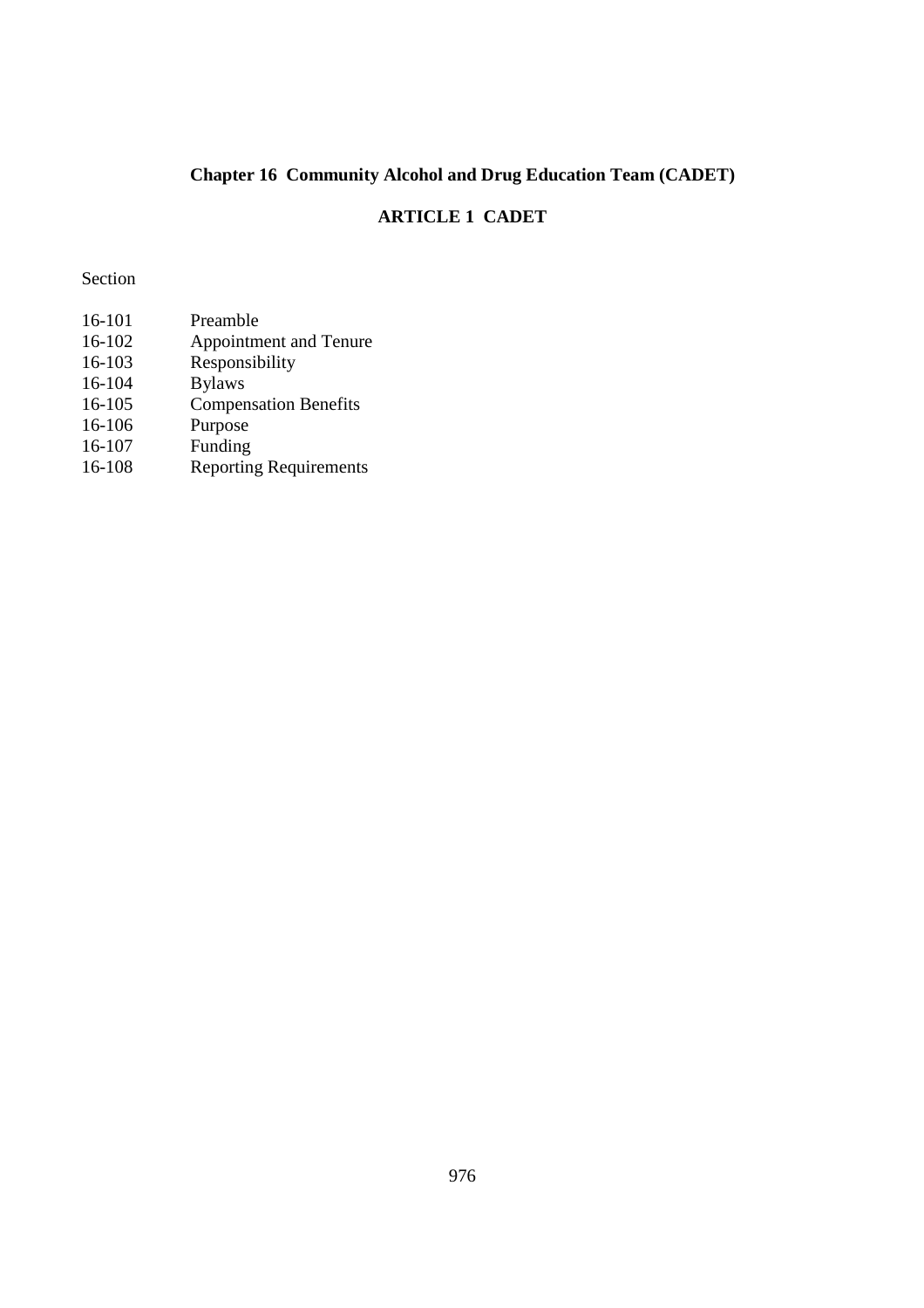#### **Chapter 16 Community Alcohol and Drug Education Team (CADET)**

### **ARTICLE I CADET**

#### **Sec. 16-101 Preamble**

Whereas, the Caribou area Community Alcohol and Drug Education Team (CADET) has existed since 1991, under the auspices of the Caribou School Department, to pursue the following mission:

 The Community Alcohol and Drug Education Team, a group of concerned citizens, Recognizes the fact that substance abuse is a widespread problem that will require a varied and ongoing commitment from all segments of the community.

 The functions of this team will be to develop formalized educational programs, facilitate Community education and access to assistance, and promote a climate that positively encourages community change.

It has as its goal the decrease of alcohol, tobacco, and other drug abuse and dependency.

Whereas, throughout its six year history, CADET has enjoyed strong and continuous support from the Caribou Board of Education; and a number of very effective programs and initiatives in the area of substance abuse prevention and intervention have been implemented in the Caribou school;

Whereas, the members of CADET now believe that its base of support and its activities must be moved into the "community as a whole" for greater participation and effectiveness; and to accomplish such, CADET should become an agency of the City of Caribou; and

Whereas, the Federal Drug Free Communities Act of 1997 provides for significant grants to any community in America that can sustain, for six months, a strong, high participation, anti-drug coalition (including parents, teachers, businesses, law enforcement officers, churches, doctors, policy makers and others).

#### **Sec. 16-102 Appointment and Tenure**

IT IS THEREFORE ADOPTED by the Caribou City Council pursuant to Sec. 2.11 of the Caribou City Charter, as follows:

(a) The Caribou area Community Alcohol and Drug Education Team (CADET) is hereby designated an agency of the City of Caribou, composed of five members of the public to be appointed by the City Council, and four ex-officio members, one member of the City Council to be appointed by the City Council, one from Eastern Aroostook RSU #39 to be appointed by the Eastern Aroostook RSU #39 School Board one from the Caribou Police Department to be appointed by the Chief of Police, and one from Caribou Medical Center to be appointed by the Board of Directors of Cary Medical Center; said nine members to be designated as Team Leadership. Public members shall be appointed for year three terms; except however initial appointments shall be made as follows: two for three year terms, two for two year terms and one for a one year term. Ex-officio members shall serve indefinitely, at the pleasure of the appointing authority. Members may be residents of Caribou or any other community which is part of the Eastern Aroostook RSU #39.